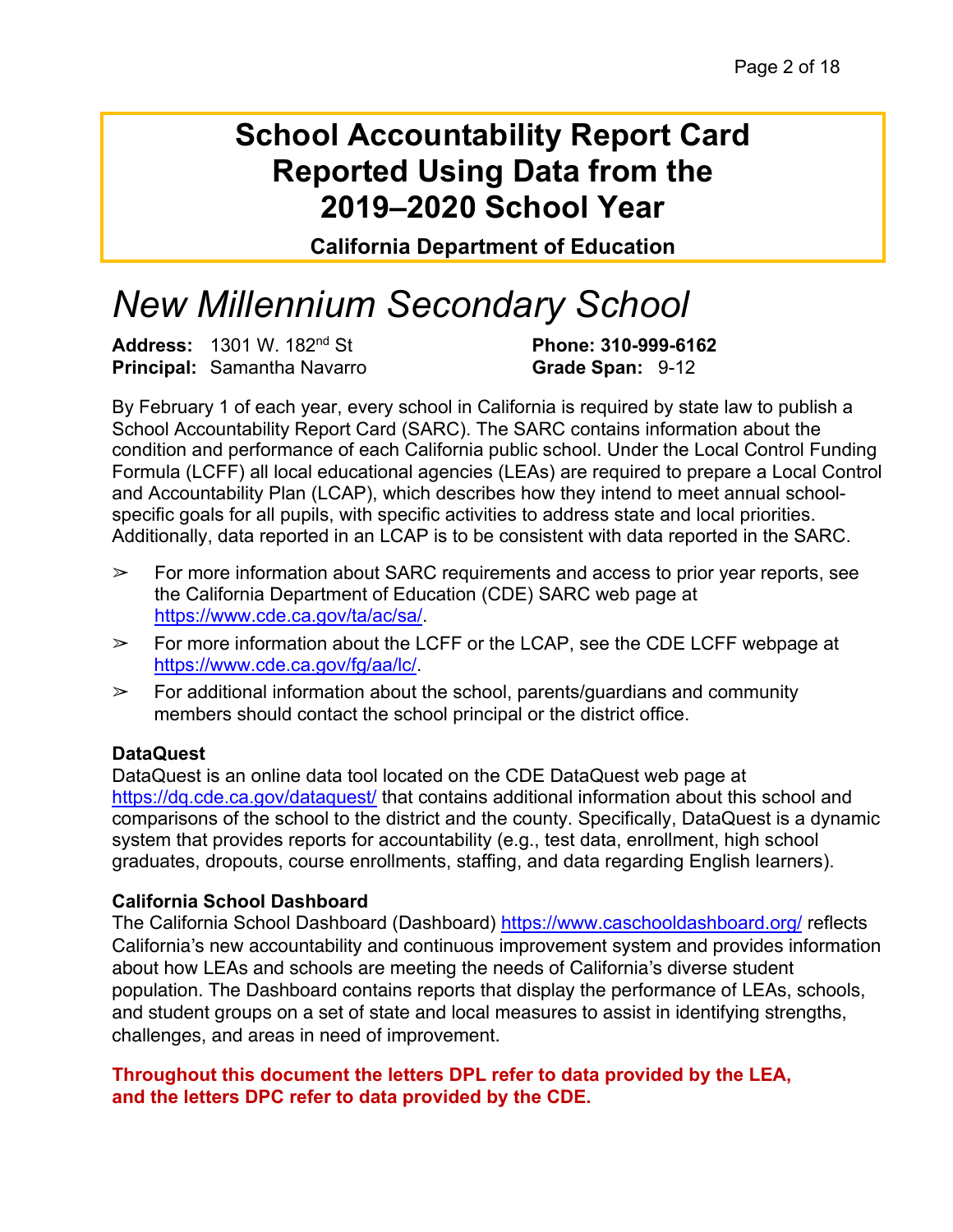## **About This School**

| DISTICL CONTACT INTOINT AUGUST 1980 TEAL ZUZU-ZUZ IT |                            |  |  |  |  |
|------------------------------------------------------|----------------------------|--|--|--|--|
| <b>Entity</b>                                        | <b>Contact Information</b> |  |  |  |  |
| <b>District Name</b>                                 | Los Angeles Unified        |  |  |  |  |
| <b>Phone Number</b>                                  | 310-999-6162               |  |  |  |  |
| <b>Superintendent</b>                                | <b>NA</b>                  |  |  |  |  |
| <b>Email Address</b>                                 | ΝA                         |  |  |  |  |
| Website<br>www.newmillenniumschool.org               |                            |  |  |  |  |

#### **District Contact Information (School Year 2020–2021)**

#### **School Contact Information (School Year 2020–2021)**

| <b>Entity</b>                            | <b>Contact Information</b>             |  |  |  |
|------------------------------------------|----------------------------------------|--|--|--|
| <b>School Name</b>                       | <b>New Millennium Secondary School</b> |  |  |  |
| <b>Street</b>                            | 1301 W. 182nd St                       |  |  |  |
| City, State, Zip                         | Gardena, CA 90248                      |  |  |  |
| <b>Phone Number</b>                      | 310-999-6162                           |  |  |  |
| <b>Principal</b>                         | Samantha Navarro                       |  |  |  |
| <b>Email Address</b>                     | snavarro@newmillenniumschool.org       |  |  |  |
| <b>Website</b>                           | www.newmillenniumschool.org            |  |  |  |
| <b>County-District-School (CDS) Code</b> | 196473301179118165                     |  |  |  |

#### **School Description and Mission Statement (School Year 2020–2021)**

NMSS serves students in the 9<sup>th</sup> through  $12<sup>th</sup>$  grades, primarily located in the Gardena/Carson areas of Los Angeles County. New Millennium Secondary School originated in Carson, California. Our demographics shifted when we moved from Carson to Gardena. Due to the origination in Carson, California, a city that has a large African American community and presence, our school was able to build a name for itself within that community. That reputation has traveled with NMSS in the move to Gardena, California where the school still has a high enrollment of African American students. This move has also enabled us to establish ourselves in the Latino community of Gardena where NMSS has been able to see that student demographic increase.

#### **Goals and Philosophy**

#### **Mission**

The New Millennium Secondary School's mission is to prepare traditionally underserved students for success in the 21<sup>st</sup> century by providing a rigorous and relevant college-preparatory education that invests in talented human capital, provides early college experiences, and strives to adapt public education to the new millennium.

#### **Vision**

The New Millennium Secondary School's vision is to create empathetic, ethical, responsible, self actualized, innovative citizens and provide an educational environment that empowers students, teachers, parents, and community through critical thinking, digital entrepreneurship, and collaboration resulting in graduates who are college ready and clearly developed in both character and intellect.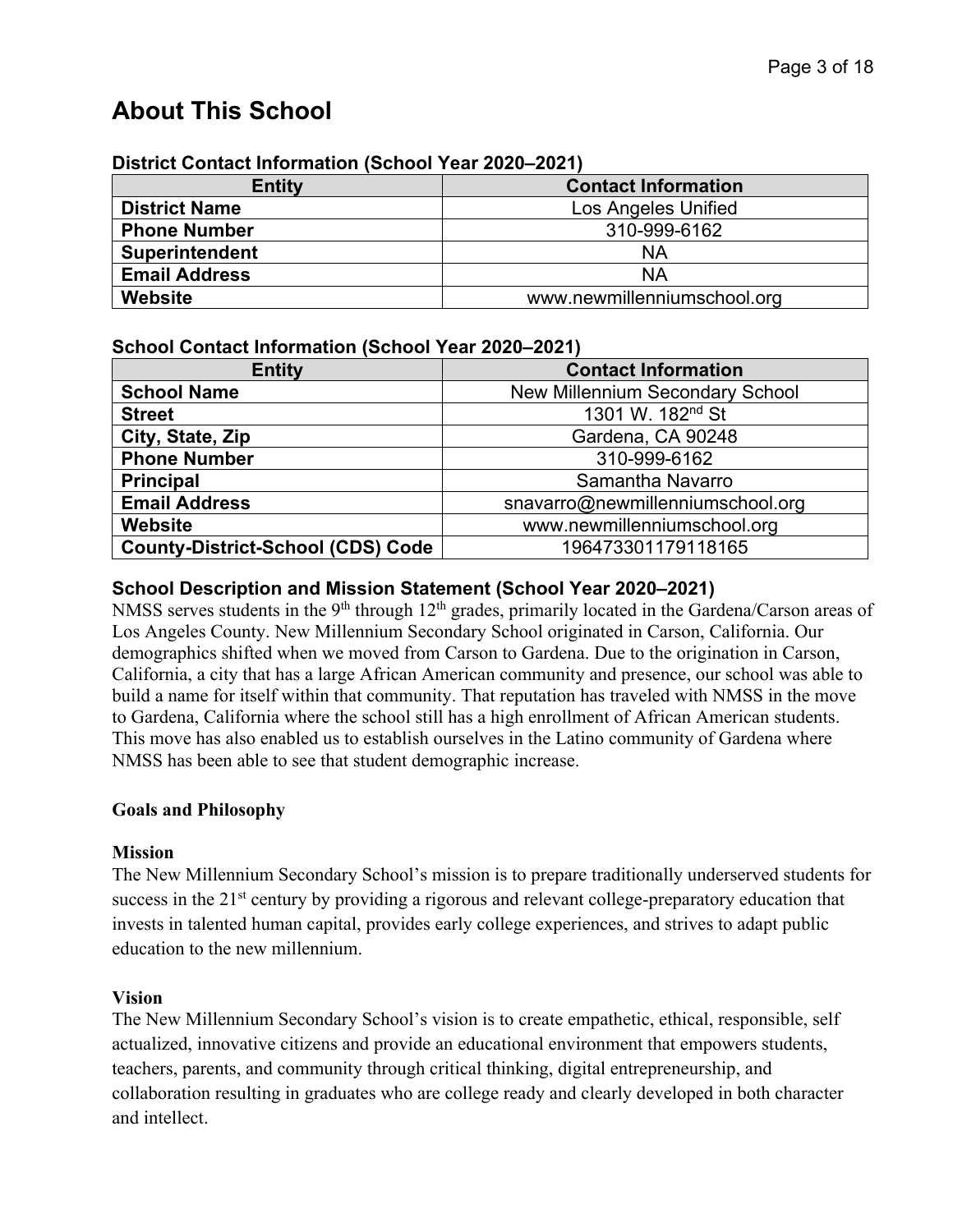#### **Goals and Philosophy**

#### **Mission**

The New Millennium Secondary School's mission is to prepare traditionally underserved students for success in the 21<sup>st</sup> century by providing a rigorous and relevant college-preparatory education that invests in talented human capital, provides early college experiences, and strives to adapt public education to the new millennium.

#### **Vision**

The New Millennium Secondary School's vision is to create empathetic, ethical, responsible, self actualized, innovative citizens and provide an educational environment that empowers students, teachers, parents, and community through critical thinking, digital entrepreneurship, and collaboration resulting in graduates who are college ready and clearly developed in both character and intellect.

| <b>Grade Level</b>         | <b>Number of Students</b> |
|----------------------------|---------------------------|
| Kindergarten               | NА                        |
| Grade 1                    | <b>NA</b>                 |
| Grade 2                    | <b>NA</b>                 |
| Grade 3                    | NА                        |
| Grade 4                    | <b>NA</b>                 |
| Grade 5                    | <b>NA</b>                 |
| Grade 6                    | <b>NA</b>                 |
| Grade 7                    | <b>NA</b>                 |
| Grade 8                    | NА                        |
| <b>Ungraded Elementary</b> | <b>NA</b>                 |
| Grade 9                    | 45                        |
| Grade 10                   | 66                        |
| Grade 11                   | 25                        |
| Grade 12                   | 44                        |
| <b>Ungraded Secondary</b>  | 0                         |
| <b>Total Enrollment</b>    | 180                       |

#### **Student Enrollment by Grade Level (School Year 2019–2020)**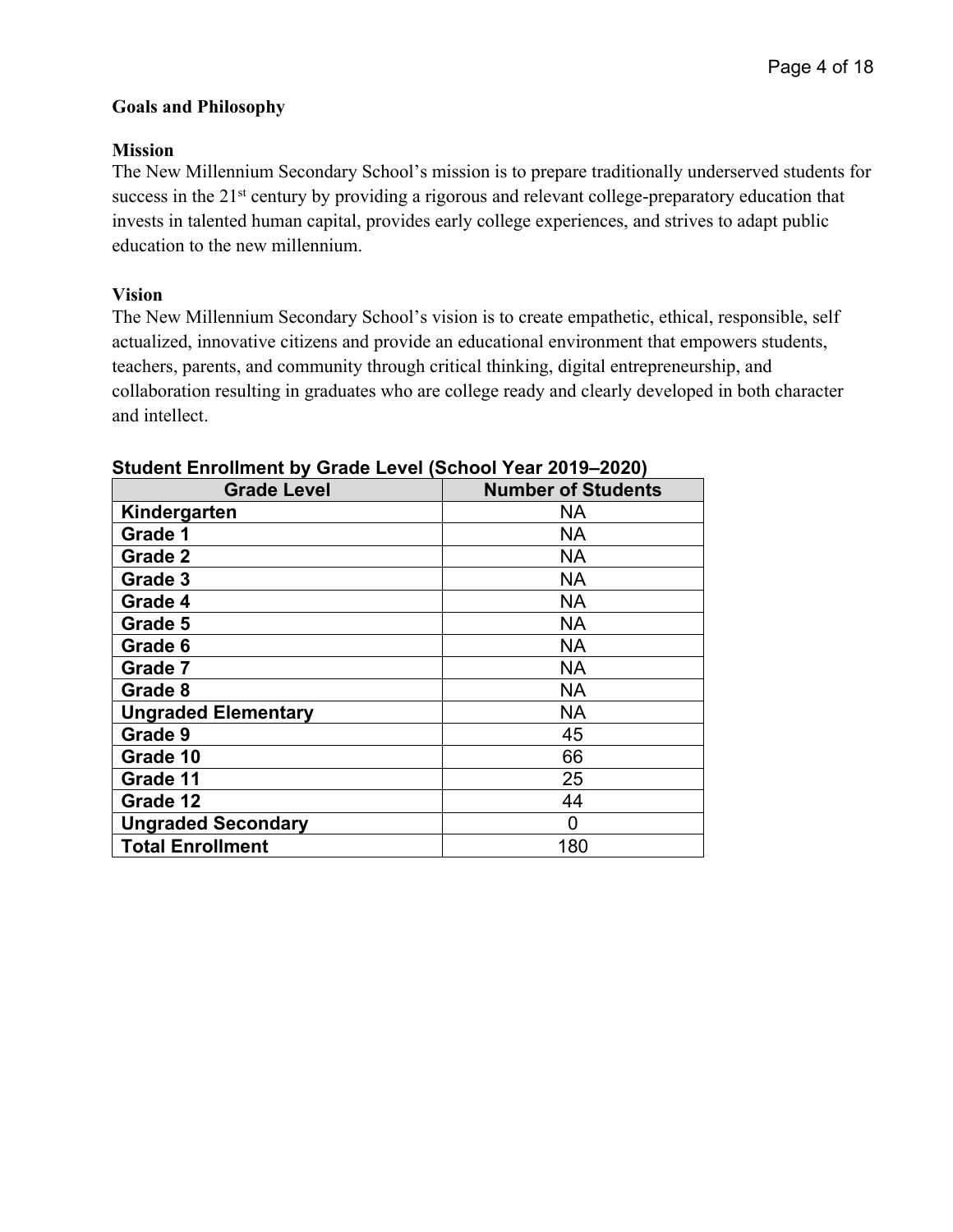| $\sim$<br><b>Student Group</b>             | <b>Percent of</b>       |  |  |  |
|--------------------------------------------|-------------------------|--|--|--|
|                                            | <b>Total Enrollment</b> |  |  |  |
| <b>Black or African American</b>           | <b>DPC</b>              |  |  |  |
| American Indian or Alaska Native           | <b>DPC</b>              |  |  |  |
| Asian                                      | <b>DPC</b>              |  |  |  |
| <b>Filipino</b>                            | <b>DPC</b>              |  |  |  |
| <b>Hispanic or Latino</b>                  | <b>DPC</b>              |  |  |  |
| <b>Native Hawaiian or Pacific Islander</b> | <b>DPC</b>              |  |  |  |
| White                                      | <b>DPC</b>              |  |  |  |
| <b>Two or More Races</b>                   | <b>DPC</b>              |  |  |  |
| <b>Socioeconomically Disadvantaged</b>     | <b>DPC</b>              |  |  |  |
| <b>English Learners</b>                    | <b>DPC</b>              |  |  |  |
| <b>Students with Disabilities</b>          | <b>DPC</b>              |  |  |  |
| <b>Foster Youth</b>                        | <b>DPC</b>              |  |  |  |
| <b>Homeless</b>                            | <b>DPC</b>              |  |  |  |

### **Student Enrollment by Student Group (School Year 2019–2020)**

## **A.Conditions of Learning**

## **State Priority: Basic**

The SARC provides the following information relevant to the State priority: Basic (Priority 1):

- Degree to which teachers are appropriately assigned and fully credentialed in the subject area and for the pupils they are teaching;
- Pupils have access to standards-aligned instructional materials; and
- School facilities are maintained in good repair

#### **Teacher Credentials**

| <b>Teachers</b>                                                                     | <b>School</b><br>$2018 -$<br>2019 | <b>School</b><br>$2019 -$<br>2020 | <b>School</b><br>$2020 -$<br>2021 | <b>District</b><br>$2020 -$<br>2021 |
|-------------------------------------------------------------------------------------|-----------------------------------|-----------------------------------|-----------------------------------|-------------------------------------|
| <b>With Full Credential</b>                                                         | 11                                | 11                                | 11                                |                                     |
| <b>Without Full Credential</b>                                                      |                                   |                                   |                                   |                                     |
| <b>Teaching Outside Subject Area of</b><br><b>Competence (with full credential)</b> |                                   | 0                                 |                                   |                                     |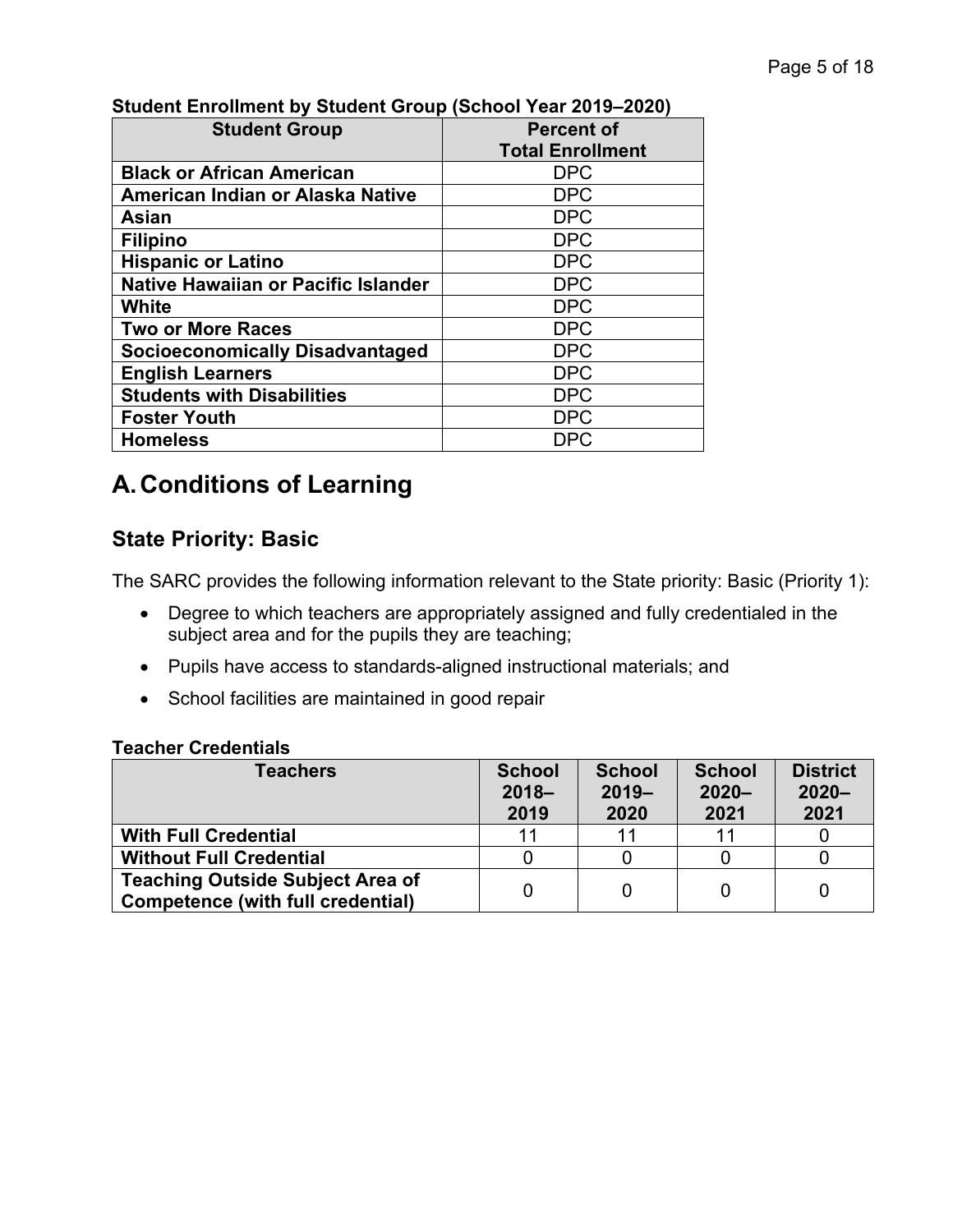#### **Teacher Misassignments and Vacant Teacher Positions**

| <b>Indicator</b>                                                | 2018-2019 | 2019-2020 | 2020-2021 |
|-----------------------------------------------------------------|-----------|-----------|-----------|
| <b>Misassignments of Teachers of</b><br><b>English Learners</b> |           |           |           |
| <b>Total Teacher Misassignments*</b>                            |           |           |           |
| <b>Vacant Teacher Positions</b>                                 |           |           |           |

Note: "Misassignments" refers to the number of positions filled by teachers who lack legal authorization to teach that grade level, subject area, student group, etc.

\*Total Teacher Misassignments includes the number of Misassignments of Teachers of English Learners.

#### **Quality, Currency, Availability of Textbooks and Other Instructional Materials (School Year 2020–2021)**

*Year and month in which the data were collected:* DPL

| <b>Subject</b>                                              | <b>Textbooks and</b><br><b>Other Instructional</b><br>Materials/year of<br><b>Adoption</b> | <b>From Most</b><br><b>Recent</b><br><b>Adoption?</b> | <b>Percent</b><br><b>Students</b><br><b>Lacking Own</b><br><b>Assigned Copy</b> |  |
|-------------------------------------------------------------|--------------------------------------------------------------------------------------------|-------------------------------------------------------|---------------------------------------------------------------------------------|--|
| <b>Reading/Language Arts</b>                                | 10                                                                                         | 2019                                                  |                                                                                 |  |
| <b>Mathematics</b>                                          | 5                                                                                          | 2017                                                  | 0                                                                               |  |
| <b>Science</b>                                              | 4                                                                                          | 2016                                                  | 0                                                                               |  |
| <b>History-Social Science</b>                               | 7                                                                                          | 2017                                                  | $\overline{0}$                                                                  |  |
| <b>Foreign Language</b>                                     | 3                                                                                          | 2016                                                  | 0                                                                               |  |
| <b>Health</b>                                               |                                                                                            | 2018                                                  | $\overline{0}$                                                                  |  |
| <b>Visual and Performing Arts</b>                           | 2                                                                                          | 2016                                                  | 0                                                                               |  |
| <b>Science Laboratory</b><br><b>Equipment (grades 9-12)</b> | N/A                                                                                        | N/A                                                   | 0                                                                               |  |

Note: Cells with N/A values do not require data.

#### **School Facility Conditions and Planned Improvements**

*Prop 39 Co-Located Charter School using Gardena High School Campus*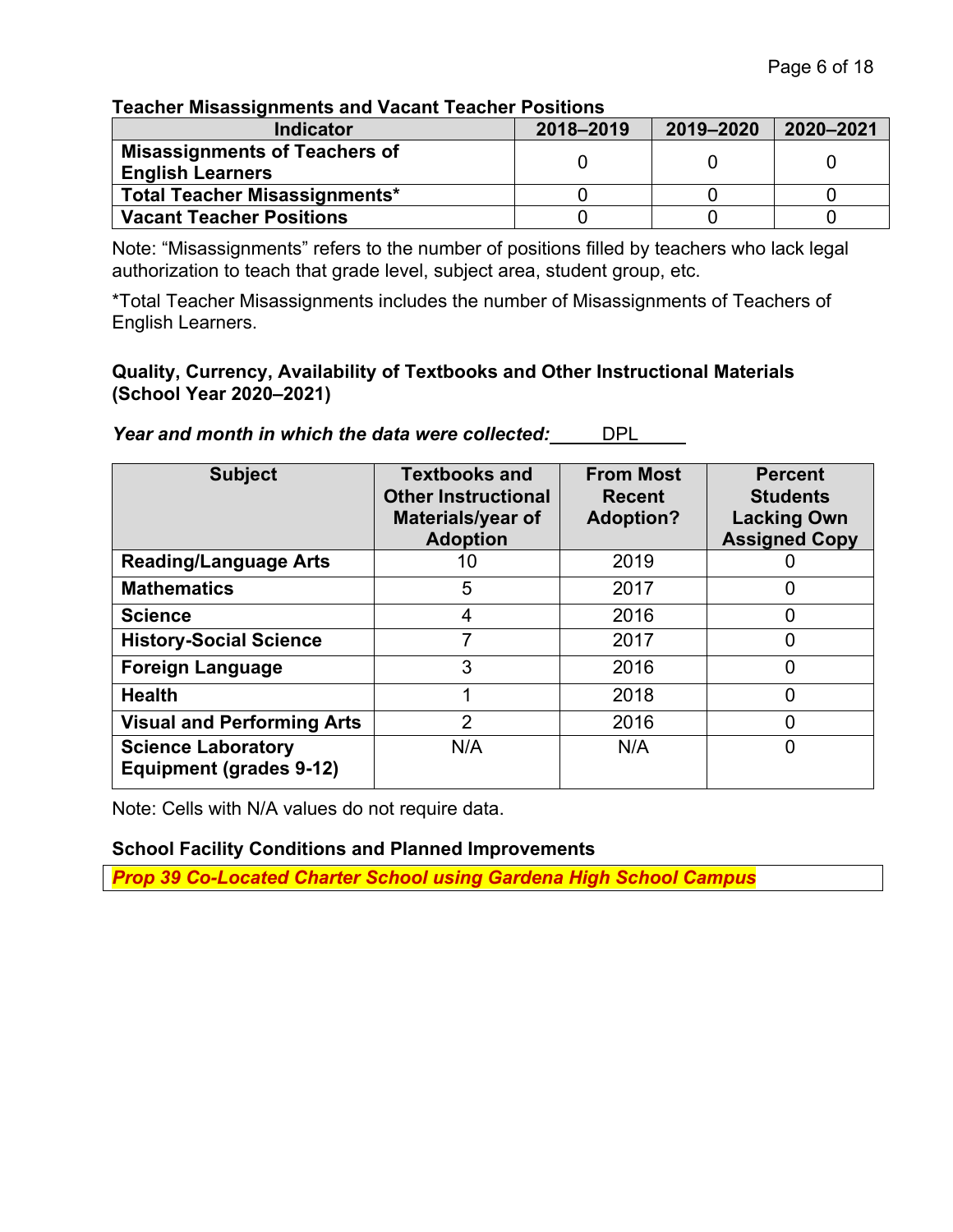#### **School Facility Good Repair Status**

Using the **most recently collected** FIT data (or equivalent), provide the following:

- Determination of repair status for systems listed
- Description of any needed maintenance to ensure good repair
- The year and month in which the data were collected
- The rate for each system inspected
- The overall rating

### *Year and month of the most recent FIT report: DPL*

| <b>System Inspected</b>       | Rate<br>Good | Rate<br>Fair | Rate<br>Poor | <b>Repair Needed and Action</b><br><b>Taken or Planned</b> |  |  |
|-------------------------------|--------------|--------------|--------------|------------------------------------------------------------|--|--|
| <b>Systems: Gas Leaks,</b>    |              |              |              |                                                            |  |  |
| Mechanical/HVAC,              | <b>DPL</b>   | <b>DPL</b>   | <b>DPL</b>   | <b>DPL</b>                                                 |  |  |
| <b>Sewer</b>                  |              |              |              |                                                            |  |  |
| <b>Interior: Interior</b>     |              |              |              |                                                            |  |  |
| <b>Surfaces</b>               | <b>DPL</b>   | <b>DPL</b>   | <b>DPL</b>   | <b>DPL</b>                                                 |  |  |
| <b>Cleanliness: Overall</b>   |              |              |              |                                                            |  |  |
| <b>Cleanliness, Pest/</b>     | <b>DPL</b>   | <b>DPL</b>   | <b>DPL</b>   | <b>DPL</b>                                                 |  |  |
| <b>Vermin Infestation</b>     |              |              |              |                                                            |  |  |
| <b>Electrical: Electrical</b> | <b>DPL</b>   | <b>DPL</b>   | <b>DPL</b>   | <b>DPL</b>                                                 |  |  |
| <b>Restrooms/Fountains:</b>   |              |              |              |                                                            |  |  |
| <b>Restrooms, Sinks/</b>      | <b>DPL</b>   | <b>DPL</b>   | <b>DPL</b>   | DPL                                                        |  |  |
| <b>Fountains</b>              |              |              |              |                                                            |  |  |
| <b>Safety: Fire Safety,</b>   | <b>DPL</b>   | <b>DPL</b>   | <b>DPL</b>   | <b>DPL</b>                                                 |  |  |
| <b>Hazardous Materials</b>    |              |              |              |                                                            |  |  |
| <b>Structural: Structural</b> | <b>DPL</b>   | <b>DPL</b>   | <b>DPL</b>   | <b>DPL</b>                                                 |  |  |
| Damage, Roofs                 |              |              |              |                                                            |  |  |
| <b>External:</b>              |              |              |              |                                                            |  |  |
| <b>Playground/School</b>      | <b>DPL</b>   | <b>DPL</b>   | <b>DPL</b>   | <b>DPL</b>                                                 |  |  |
| Grounds, Windows/             |              |              |              |                                                            |  |  |
| <b>Doors/Gates/Fences</b>     |              |              |              |                                                            |  |  |

#### **Overall Facility Rate**

*Year and month of the most recent FIT report:* DPL

#### **Overall Rating**

| Evamplary                             |           | ---<br>$_{\rm{all}}$ | --- |  |
|---------------------------------------|-----------|----------------------|-----|--|
| $\mathbf{\sim}$ $\mathbf{\sim}$<br>-- | ירה.<br>◡ | . .                  | -   |  |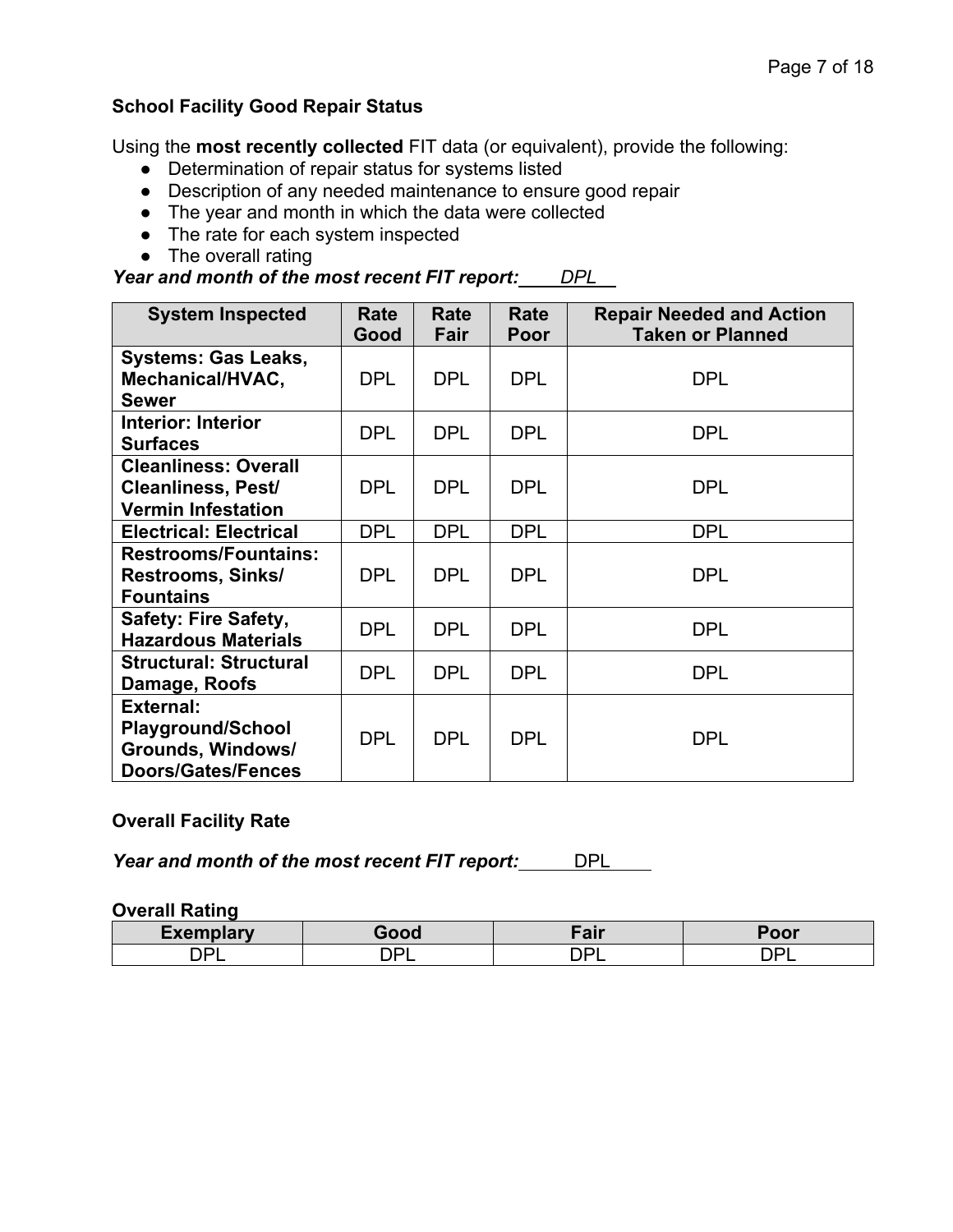## **B.Pupil Outcomes**

## **State Priority: Pupil Achievement**

The SARC provides the following information relevant to the State priority: Pupil Achievement (Priority 4):

- **Statewide assessments** (i.e., California Assessment of Student Performance and Progress [CAASPP] System, which includes the Smarter Balanced Summative Assessments for students in the general education population and the California Alternate Assessments [CAAs] for English language arts/literacy [ELA] and mathematics given in grades three through eight and grade eleven. Only eligible students may participate in the administration of the CAAs. CAAs items are aligned with alternate achievement standards, which are linked with the Common Core State Standards [CCSS] for students with the most significant cognitive disabilities); and
- The percentage of students who have successfully completed courses that satisfy the requirements for entrance to the University of California and the California State University, or career technical education sequences or programs of study.

| <b>CAASPP Test Results in ELA and Mathematics for All Students</b> |
|--------------------------------------------------------------------|
| <b>Grades Three through Eight and Grade Eleven</b>                 |
|                                                                    |

| <b>Subject</b>                                                                 | <b>School</b><br>$2018 -$<br>2019 | <b>School</b><br>$2019 -$<br>2020 | <b>District</b><br>$2018 -$<br>2019 | <b>District</b><br>$2019 -$<br>2020 | <b>State</b><br>$2018 -$<br>2019 | <b>State</b><br>$2019 -$<br>2020 |
|--------------------------------------------------------------------------------|-----------------------------------|-----------------------------------|-------------------------------------|-------------------------------------|----------------------------------|----------------------------------|
| <b>English Language</b><br><b>Arts/Literacy</b><br>$\left($ grades 3-8 and 11) | DPC                               | N/A                               | DPC                                 | N/A                                 | DPC                              | N/A                              |
| <b>Mathematics</b><br>$\left($ grades 3-8 and 11)                              | DPC                               | N/A                               | DPC                                 | N/A                                 | DPC                              | N/A                              |

**Percentage of Students Meeting or Exceeding the State Standard**

Note: Cells with N/A values do not require data.

Note: The 2019–2020 data are not available. Due to the COVID-19 pandemic, Executive Order N-30-20 was issued which waived the requirement for statewide testing for the 2019–2020 school year.

Note: Percentages are not calculated when the number of students tested is ten or less, either because the number of students in this category is too small for statistical accuracy or to protect student privacy.

Note: ELA and mathematics test results include the Smarter Balanced Summative Assessment and the CAA. The "Percent Met or Exceeded" is calculated by taking the total number of students who met or exceeded the standard on the Smarter Balanced Summative Assessment plus the total number of students who met the standard (i.e., achieved Level 3–Alternate) on the CAAs divided by the total number of students who participated in both assessments.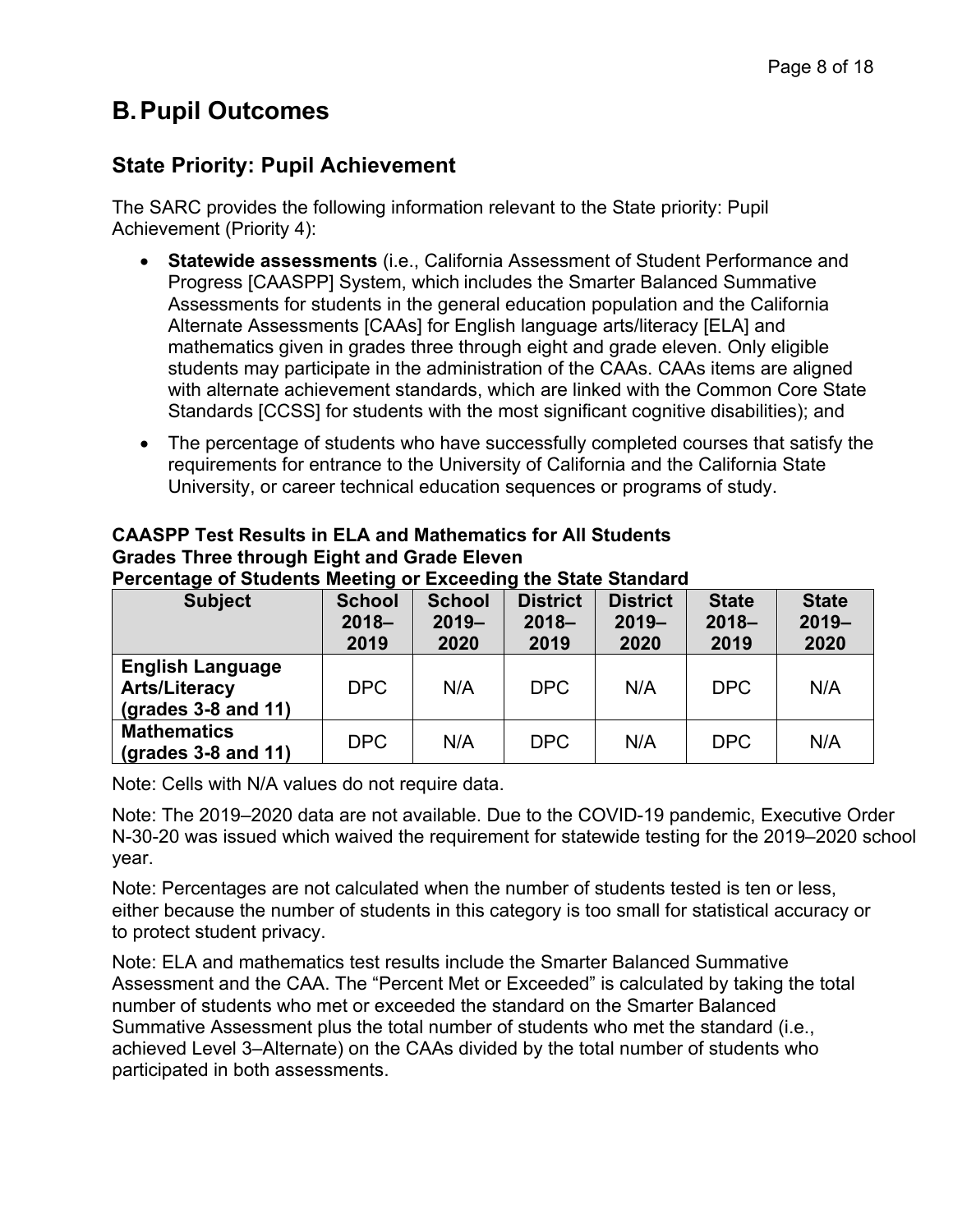## **CAASPP Test Results in ELA by Student Group**

| <b>Student Group</b>                                                     | <b>Total</b><br><b>Enrollment</b> | <b>Number</b><br><b>Tested</b> | <b>Percent</b><br><b>Tested</b> | <b>Percent</b><br><b>Not</b><br><b>Tested</b> | <b>Percent</b><br>Met or<br><b>Exceeded</b> |
|--------------------------------------------------------------------------|-----------------------------------|--------------------------------|---------------------------------|-----------------------------------------------|---------------------------------------------|
| <b>All Students</b>                                                      | N/A                               | N/A                            | N/A                             | N/A                                           | N/A                                         |
| <b>Male</b>                                                              | N/A                               | N/A                            | N/A                             | N/A                                           | N/A                                         |
| <b>Female</b>                                                            | N/A                               | N/A                            | N/A                             | N/A                                           | N/A                                         |
| <b>Black or African</b><br><b>American</b>                               | N/A                               | N/A                            | N/A                             | N/A                                           | N/A                                         |
| American Indian or<br><b>Alaska Native</b>                               | N/A                               | N/A                            | N/A                             | N/A                                           | N/A                                         |
| Asian                                                                    | N/A                               | N/A                            | N/A                             | N/A                                           | N/A                                         |
| <b>Filipino</b>                                                          | N/A                               | N/A                            | N/A                             | N/A                                           | N/A                                         |
| <b>Hispanic or Latino</b>                                                | N/A                               | N/A                            | N/A                             | N/A                                           | N/A                                         |
| <b>Native Hawaiian or</b><br><b>Pacific Islander</b>                     | N/A                               | N/A                            | N/A                             | N/A                                           | N/A                                         |
| <b>White</b>                                                             | N/A                               | N/A                            | N/A                             | N/A                                           | N/A                                         |
| <b>Two or More Races</b>                                                 | N/A                               | N/A                            | N/A                             | N/A                                           | N/A                                         |
| <b>Socioeconomically</b><br><b>Disadvantaged</b>                         | N/A                               | N/A                            | N/A                             | N/A                                           | N/A                                         |
| <b>English Learners</b>                                                  | N/A                               | N/A                            | N/A                             | N/A                                           | N/A                                         |
| <b>Students with</b><br><b>Disabilities</b>                              | N/A                               | N/A                            | N/A                             | N/A                                           | N/A                                         |
| <b>Students Receiving</b><br><b>Migrant Education</b><br><b>Services</b> | N/A                               | N/A                            | N/A                             | N/A                                           | N/A                                         |
| <b>Foster Youth</b>                                                      | N/A                               | N/A                            | N/A                             | N/A                                           | N/A                                         |
| <b>Homeless</b>                                                          | N/A                               | N/A                            | N/A                             | N/A                                           | N/A                                         |

Note: Cells with N/A values do not require data.

Note: The 2019–2020 data are not available. Due to the COVID-19 pandemic, Executive Order N-30-20 was issued which waived the requirement for statewide testing for the 2019–2020 school year.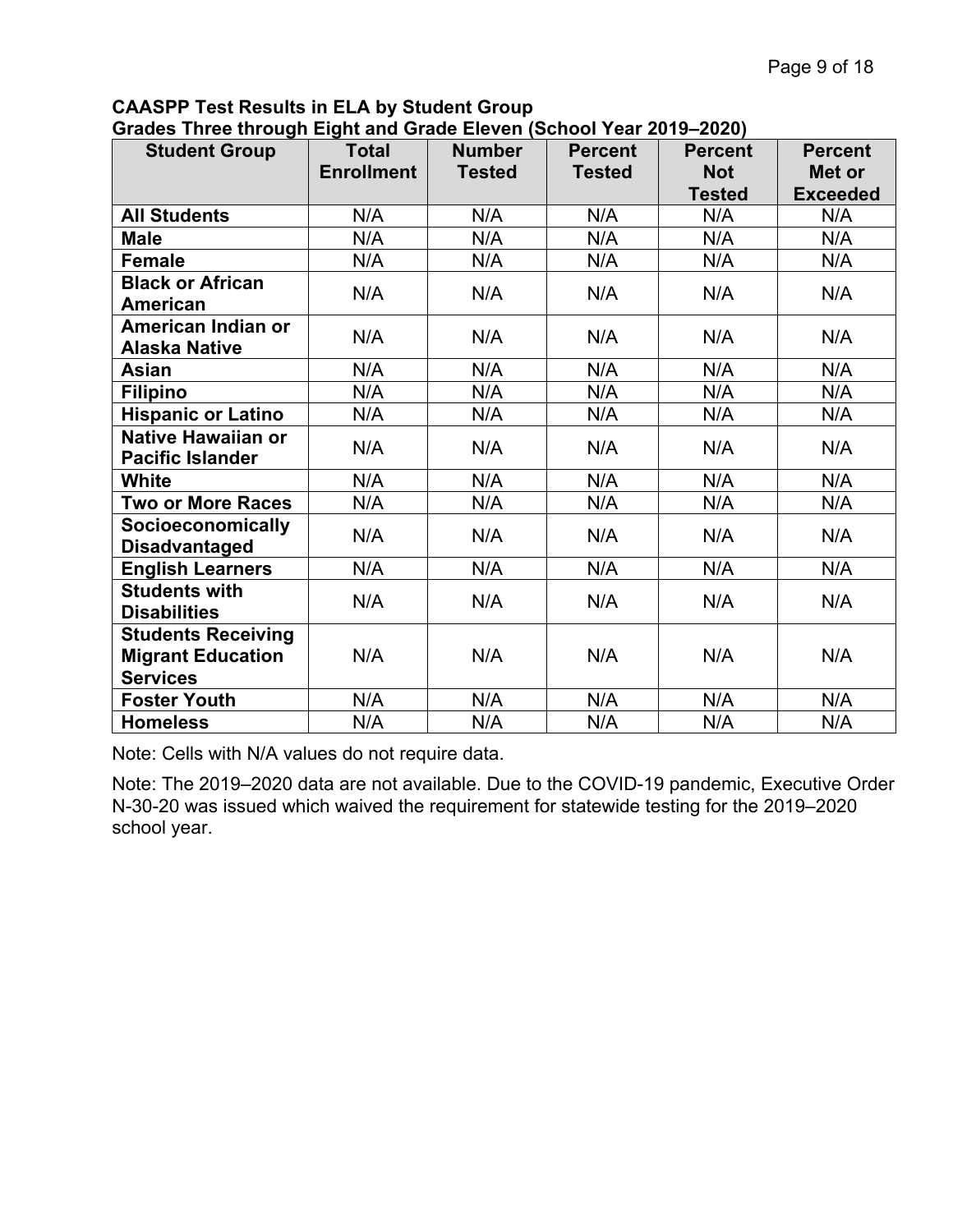| ---- <del>-</del> --<br><b>Student Group</b>                             | <b>Total</b><br><b>Enrollment</b> | <b>Number</b><br><b>Tested</b> | <b>Percent</b><br><b>Tested</b> | <b>Percent</b><br><b>Not</b><br><b>Tested</b> | <b>Percent</b><br>Met or<br><b>Exceeded</b> |
|--------------------------------------------------------------------------|-----------------------------------|--------------------------------|---------------------------------|-----------------------------------------------|---------------------------------------------|
| <b>All Students</b>                                                      | N/A                               | N/A                            | N/A                             | N/A                                           | N/A                                         |
| <b>Male</b>                                                              | N/A                               | N/A                            | N/A                             | N/A                                           | N/A                                         |
| Female                                                                   | N/A                               | N/A                            | N/A                             | N/A                                           | N/A                                         |
| <b>Black or African</b><br><b>American</b>                               | N/A                               | N/A                            | N/A                             | N/A                                           | N/A                                         |
| American Indian or<br><b>Alaska Native</b>                               | N/A                               | N/A                            | N/A                             | N/A                                           | N/A                                         |
| Asian                                                                    | N/A                               | N/A                            | N/A                             | N/A                                           | N/A                                         |
| <b>Filipino</b>                                                          | N/A                               | N/A                            | N/A                             | N/A                                           | N/A                                         |
| <b>Hispanic or Latino</b>                                                | N/A                               | N/A                            | N/A                             | N/A                                           | N/A                                         |
| <b>Native Hawaiian or</b><br><b>Pacific Islander</b>                     | N/A                               | N/A                            | N/A                             | N/A                                           | N/A                                         |
| <b>White</b>                                                             | N/A                               | N/A                            | N/A                             | N/A                                           | N/A                                         |
| <b>Two or More Races</b>                                                 | N/A                               | N/A                            | N/A                             | N/A                                           | N/A                                         |
| <b>Socioeconomically</b><br><b>Disadvantaged</b>                         | N/A                               | N/A                            | N/A                             | N/A                                           | N/A                                         |
| <b>English Learners</b>                                                  | N/A                               | N/A                            | N/A                             | N/A                                           | N/A                                         |
| <b>Students with</b><br><b>Disabilities</b>                              | N/A                               | N/A                            | N/A                             | N/A                                           | N/A                                         |
| <b>Students Receiving</b><br><b>Migrant Education</b><br><b>Services</b> | N/A                               | N/A                            | N/A                             | N/A                                           | N/A                                         |
| <b>Foster Youth</b>                                                      | N/A                               | N/A                            | N/A                             | N/A                                           | N/A                                         |
| <b>Homeless</b>                                                          | N/A                               | N/A                            | N/A                             | N/A                                           | N/A                                         |

**CAASPP Test Results in Mathematics by Student Group Grades Three through Eight and Grade Eleven (School Year 2019–2020)**

Note: Cells with N/A values do not require data.

Note: The 2019–2020 data are not available. Due to the COVID-19 pandemic, Executive Order N-30-20 was issued which waived the requirement for statewide testing for the 2019–2020 school year.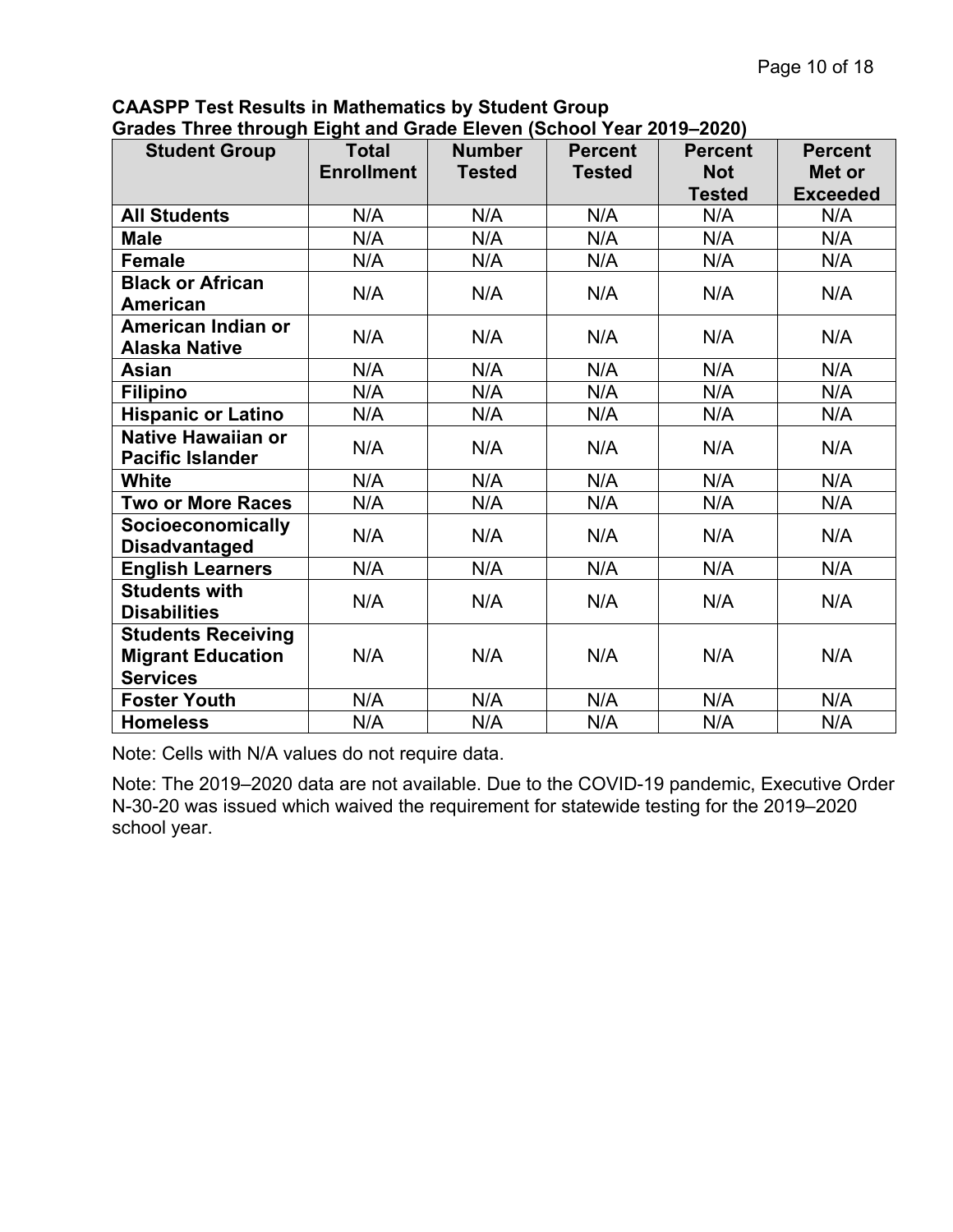#### **CAASPP Test Results in Science for All Students Grades Five, Eight, and High School Percentage of Students Meeting or Exceeding the State Standard**

| $\sim$ . The company of a contractive integrating to a contract a contraction of $\sim$<br><b>Subject</b> | <b>School</b><br>$2018 -$<br>2019 | <b>School</b><br>$2019 -$<br>2020 | <b>District</b><br>$2018 -$<br>2019 | <b>District</b><br>$2019 -$<br>2020 | <b>State</b><br>$2018 -$<br>2019 | <b>State</b><br>$2019 -$<br>2020 |
|-----------------------------------------------------------------------------------------------------------|-----------------------------------|-----------------------------------|-------------------------------------|-------------------------------------|----------------------------------|----------------------------------|
| <b>Science</b><br>(grades $5, 8$ and<br>high school)                                                      | <b>DPC</b>                        | N/A                               | <b>DPC</b>                          | N/A                                 | <b>DPC</b>                       | N/A                              |

Note: Cells with N/A values do not require data.

Note: The 2019–2020 data are not available. Due to the COVID-19 pandemic, Executive Order N-30-20 was issued which waived the requirement for statewide testing for the 2019–2020 school year.

Note: The new California Science Test (CAST) was first administered operationally in the 2018–2019 school year.

#### **CAASPP Test Results in Science by Student Group Grades Five, Eight, and High School (School Year 2019–2020)**

| <b>Student Group</b>                             | <b>Total</b>      | <b>Number</b> | <b>Percent</b> | <b>Percent</b> | <b>Percent</b>  |
|--------------------------------------------------|-------------------|---------------|----------------|----------------|-----------------|
|                                                  | <b>Enrollment</b> | <b>Tested</b> | <b>Tested</b>  | <b>Not</b>     | Met or          |
|                                                  |                   |               |                | <b>Tested</b>  | <b>Exceeded</b> |
| <b>All Students</b>                              | N/A               | N/A           | N/A            | N/A            | N/A             |
| <b>Male</b>                                      | N/A               | N/A           | N/A            | N/A            | N/A             |
| <b>Female</b>                                    | N/A               | N/A           | N/A            | N/A            | N/A             |
| <b>Black or African</b>                          | N/A               | N/A           | N/A            | N/A            | N/A             |
| <b>American</b>                                  |                   |               |                |                |                 |
| American Indian or                               | N/A               | N/A           | N/A            | N/A            | N/A             |
| <b>Alaska Native</b>                             |                   |               |                |                |                 |
| <b>Asian</b>                                     | N/A               | N/A           | N/A            | N/A            | N/A             |
| <b>Filipino</b>                                  | N/A               | N/A           | N/A            | N/A            | N/A             |
| <b>Hispanic or Latino</b>                        | N/A               | N/A           | N/A            | N/A            | N/A             |
| <b>Native Hawaiian or</b>                        | N/A               | N/A           | N/A            | N/A            | N/A             |
| <b>Pacific Islander</b>                          |                   |               |                |                |                 |
| <b>White</b>                                     | N/A               | N/A           | N/A            | N/A            | N/A             |
| <b>Two or More Races</b>                         | N/A               | N/A           | N/A            | N/A            | N/A             |
| <b>Socioeconomically</b><br><b>Disadvantaged</b> | N/A               | N/A           | N/A            | N/A            | N/A             |
| <b>English Learners</b>                          | N/A               | N/A           | N/A            | N/A            | N/A             |
| <b>Students with</b>                             | N/A               | N/A           | N/A            | N/A            | N/A             |
| <b>Disabilities</b>                              |                   |               |                |                |                 |
| <b>Students Receiving</b>                        |                   |               |                |                |                 |
| <b>Migrant Education</b>                         | N/A               | N/A           | N/A            | N/A            | N/A             |
| <b>Services</b>                                  |                   |               |                |                |                 |
| <b>Foster Youth</b>                              | N/A               | N/A           | N/A            | N/A            | N/A             |
| <b>Homeless</b>                                  | N/A               | N/A           | N/A            | N/A            | N/A             |

Note: Cells with N/A values do not require data.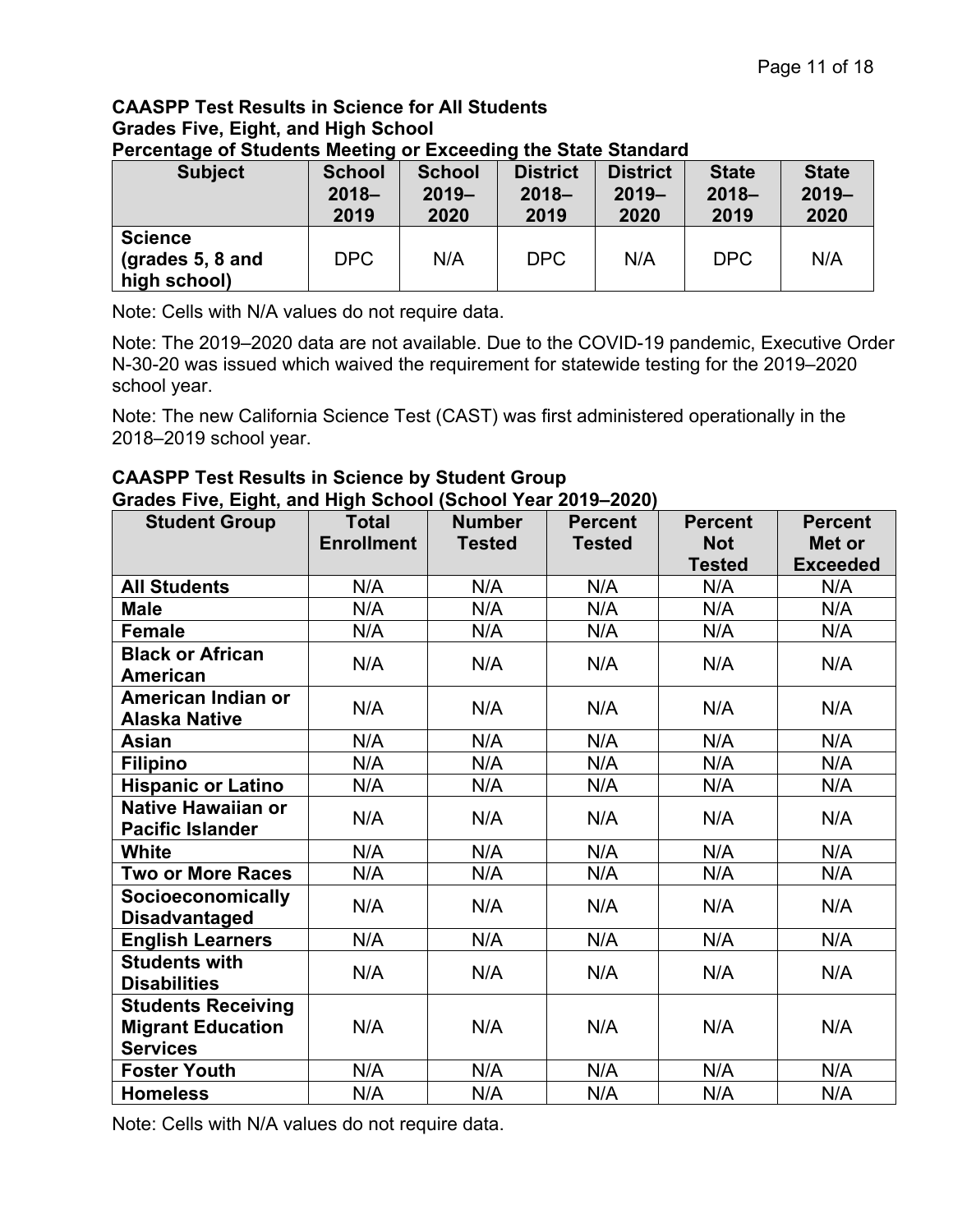Note: The 2019–2020 data are not available. Due to the COVID-19 pandemic, Executive Order N-30-20 was issued which waived the requirement for statewide testing for the 2019–2020 school year.

#### **Career Technical Education Programs (School Year 2019–2020)**

#### **Narrative provided by the LEA**

*Use this space to provide information about Career Technical Education (CTE) programs as follows:*

- *A list of programs offered by the school district in which pupils at the school may participate and that are aligned to the model curriculum standards adopted pursuant to Education Code Section 51226; and*
- *A list of program sequences offered by the school district. The list should identify courses conducted by a regional occupational center or program, and those conducted directly by the school district; and*
- *A listing of the primary representative of the district's CTE advisory committee and the industries represented on the committee.*

#### **Career Technical Education (CTE) Participation (School Year 2019–2020)**

| <b>Measure</b>                                                                                                                       | <b>CTE Program</b><br><b>Participation</b> |
|--------------------------------------------------------------------------------------------------------------------------------------|--------------------------------------------|
| <b>Number of Pupils Participating in CTE</b>                                                                                         | <b>DPC</b>                                 |
| Percent of Pupils that Complete a CTE Program and Earn a<br><b>High School Diploma</b>                                               | <b>DPC</b>                                 |
| Percent of CTE Courses that are Sequenced or Articulated<br>Between the School and Institutions of Postsecondary<br><b>Education</b> | DPC                                        |

**Courses for University of California (UC) and/or California State University (CSU) Admission**

| <b>UC/CSU Course Measure</b>                                                   | <b>Percent</b> |
|--------------------------------------------------------------------------------|----------------|
| 2019–2020 Pupils Enrolled in Courses Required for UC/CSU<br><b>Admission</b>   | DPC            |
| 2018–2019 Graduates Who Completed All Courses Required<br>for UC/CSU Admission | DPC            |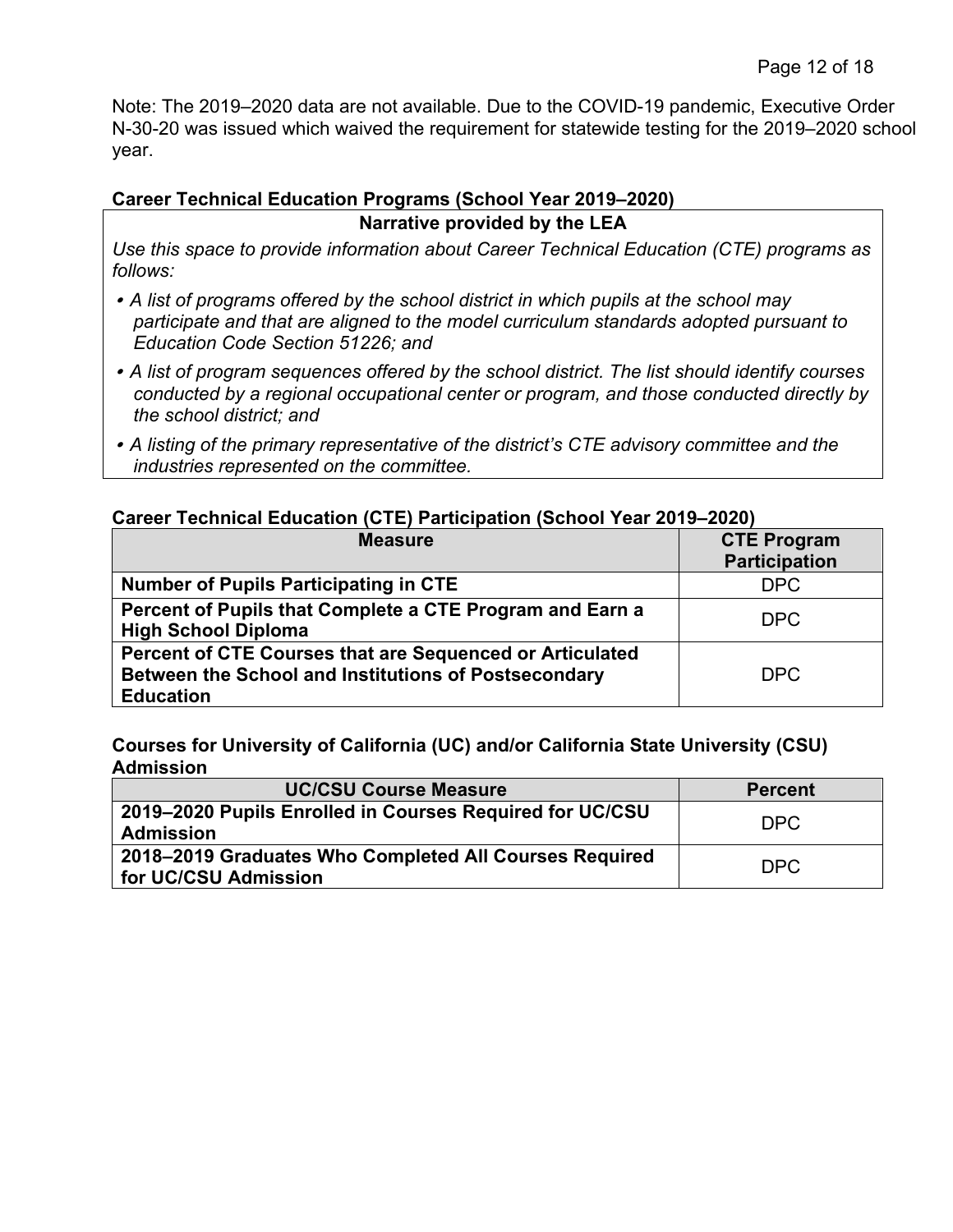## **State Priority: Other Pupil Outcomes**

The SARC provides the following information relevant to the State priority: Other Pupil Outcomes (Priority 8):

• Pupil outcomes in the subject area of physical education

#### **California Physical Fitness Test Results (School Year 2019–2020)**

| <b>Grade Level</b> | Percentage of<br><b>Students Meeting</b><br><b>Four of Six</b><br><b>Fitness Standards</b> | Percentage of<br><b>Students Meeting</b><br><b>Five of Six</b><br><b>Fitness Standards</b> | <b>Percentage of</b><br><b>Students Meeting</b><br><b>Six of Six</b><br><b>Fitness Standards</b> |
|--------------------|--------------------------------------------------------------------------------------------|--------------------------------------------------------------------------------------------|--------------------------------------------------------------------------------------------------|
| 5                  | N/A                                                                                        | N/A                                                                                        | N/A                                                                                              |
|                    | N/A                                                                                        | N/A                                                                                        | N/A                                                                                              |
|                    | N/A                                                                                        | N/A                                                                                        | N/A                                                                                              |

Note: Cells with N/A values do not require data.

Note: The 2019–2020 data are not available. Due to the COVID-19 pandemic, Executive Order N-56-20 was issued which waived the requirement to administer the physical fitness performance test for the 2019–2020 school year.

## **C. Engagement**

## **State Priority: Parental Involvement**

The SARC provides the following information relevant to the State priority: Parental Involvement (Priority 3):

• Efforts the school district makes to seek parent input in making decisions for the school district and each school site

### **Opportunities for Parental Involvement (School Year 2020–2021)**

## **PARENT ENGAGEMENT**

Meaningful parent involvement is a critical dimension of New Millennium Secondary School and improves student achievement. Research has shown that active and consistent parent involvement leads to student success.

### **Parent/Student/Staff School Compact**

NMSS firmly believes that all students can and will achieve at high levels when administrators, teachers, staff, and parents work in collaboration with each other. As stated in the Parent/Student/Staff School Compact, each partner accepts responsibility for the successful education and college preparation of each student. This document is part of each student's enrollment packet and is explained to all new families during orientation. Continuing parents and students are asked to sign the compact at the beginning of each school year.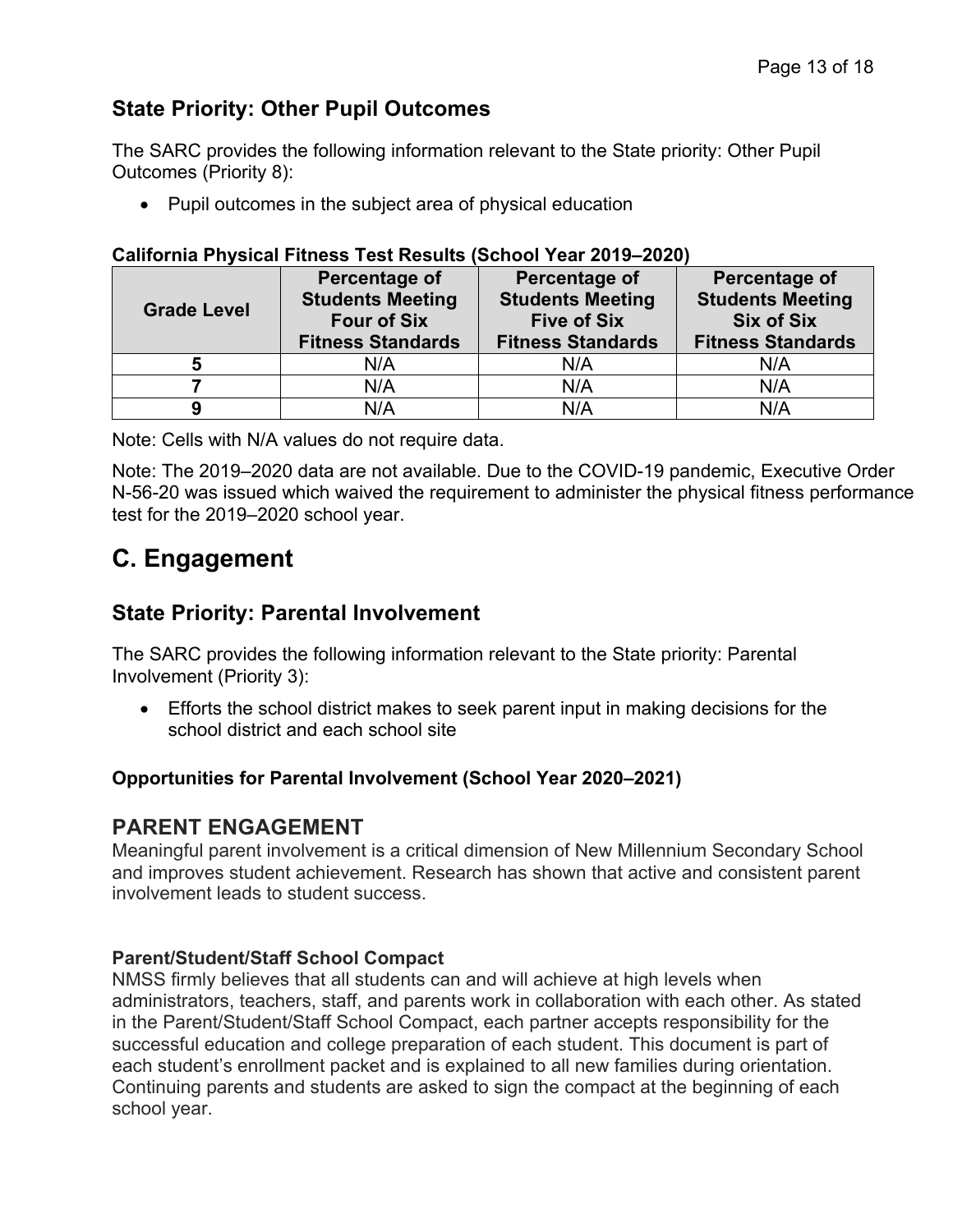#### **Parents as Partners**

The school values the role of parents as their child's first teacher and welcomes their active involvement in their child's education.

NMSS believes:

- Parents are partners and are needed to take active and meaningful role to insure the success of the school.
- Parents must be meaningfully and actively engaged in their child's education and responsible for supporting their child's learning at home.
- Parents must also understand what it will take to prepare their child for college.
- Parents must complete an annual parent satisfaction survey.

### **Tips to Help Your Child Succeed**

Research shows that effective and consistent parent participation leads to student success. Below are some suggestions to help your child succeed academically.

- 1. Encourage your child to be an active and responsible learner who completes and turns in assignments and homework when they are due and seeks assistance when needed.
- 2. Ensure that your child arrives to school on time each day and supports the school policies such as discipline, safety, proper school attire, textbook care, etc.
- 3. Review your child's agenda or homework calendar and encourage your child to keep track of homework assignments, projects, exams, and other important school events.
- 4. Monitor your child's overall progress on a regular basis. Do not wait until progress reports and report cards are issued to find out how your child is doing in school.
- 5. If your child is struggling with their schoolwork or needs help, speak with your child's Advisory Teacher and/or course teachers and ensure that your child attends Teacher Office Hours.
- 6. Help your child establish a regular time and place to study and the complete their homework and school projects. Make sure your child's study area is well-lit and is stocked with necessary school supplies.
- 7. Talk to your child about what is happening at school and what they are learning.
- 8. Encourage your child to read for pleasure and limit TV, video game, and Internet usage.
- 9. Attend all scheduled parent/teacher conferences, school activities, and parent educational workshops.

### **Parent Volunteering**

There are a number of ways you can volunteer and demonstrate you commitment to your student's education. Possible volunteer activities to support NMSS include:

- Office support
- Fundraising activities
- Field trip assistance and supervision
- Special events assistance
- Arrival and dismissal supervision
- Classroom clean up and set up
- Classroom aide
- Recruitment
- Attending Parent Booster and/or Board of Director's meetings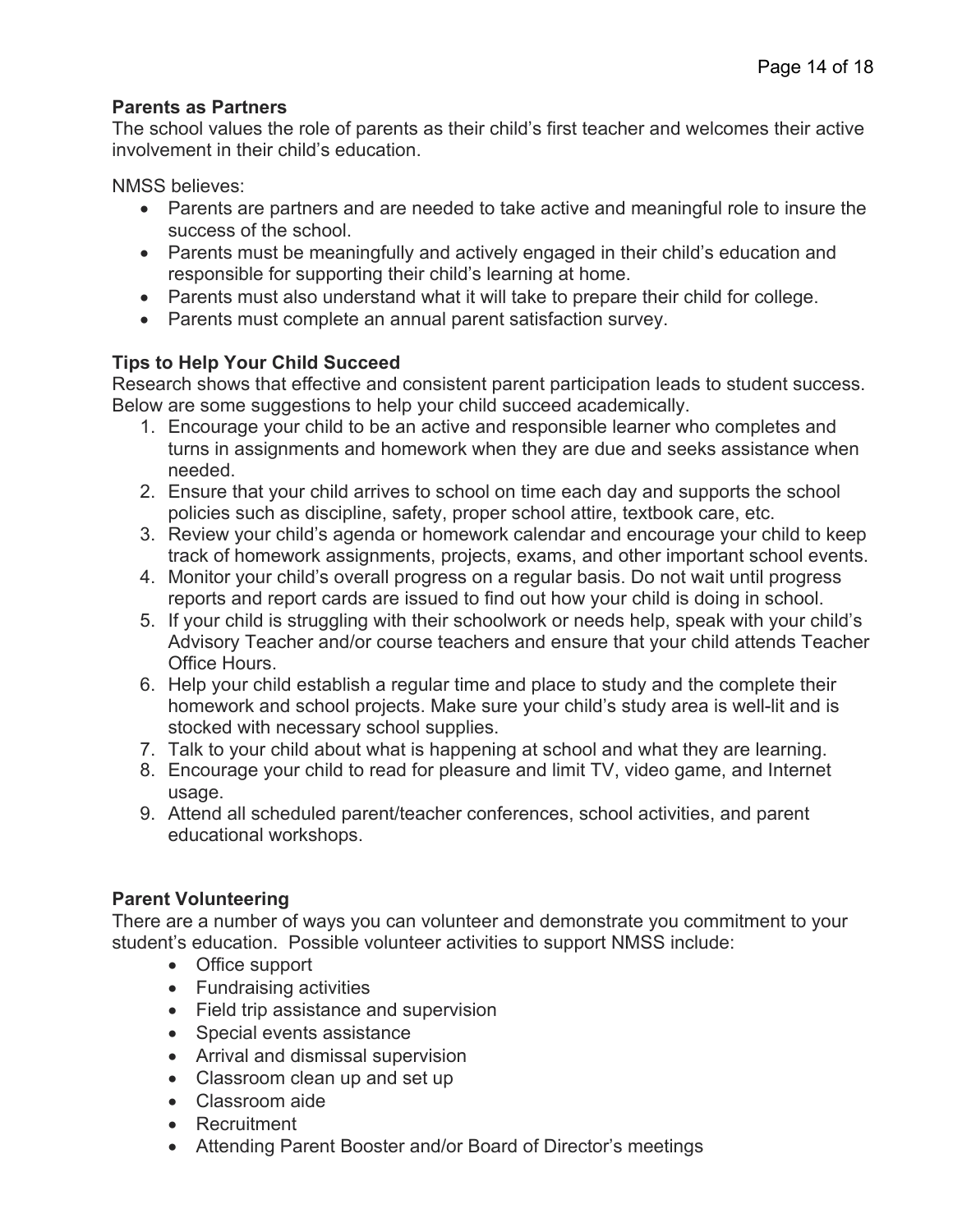- Volunteering with the Student Services Department
- Donating items requested by classroom teachers
- Participating on the School Site Council

We truly appreciate your participation as a parent volunteer and we will make every attempt to match your interests and skills with the projects or tasks that you comfortable with.

#### **How to Volunteer**

Review the descriptions of the possible volunteer opportunities and sign-up for a specific volunteer activity at the Parent Orientation or during Back to School Night. A schedule will be developed based on your interests and availability. Feel free to call the Assistant Principal at any time thereafter to volunteer. Fingerprinting is required in order to volunteer at NMSS as per California law.

## **State Priority: Pupil Engagement**

The SARC provides the following information relevant to the State priority: Pupil Engagement (Priority 5):

- High school dropout rates; and
- High school graduation rates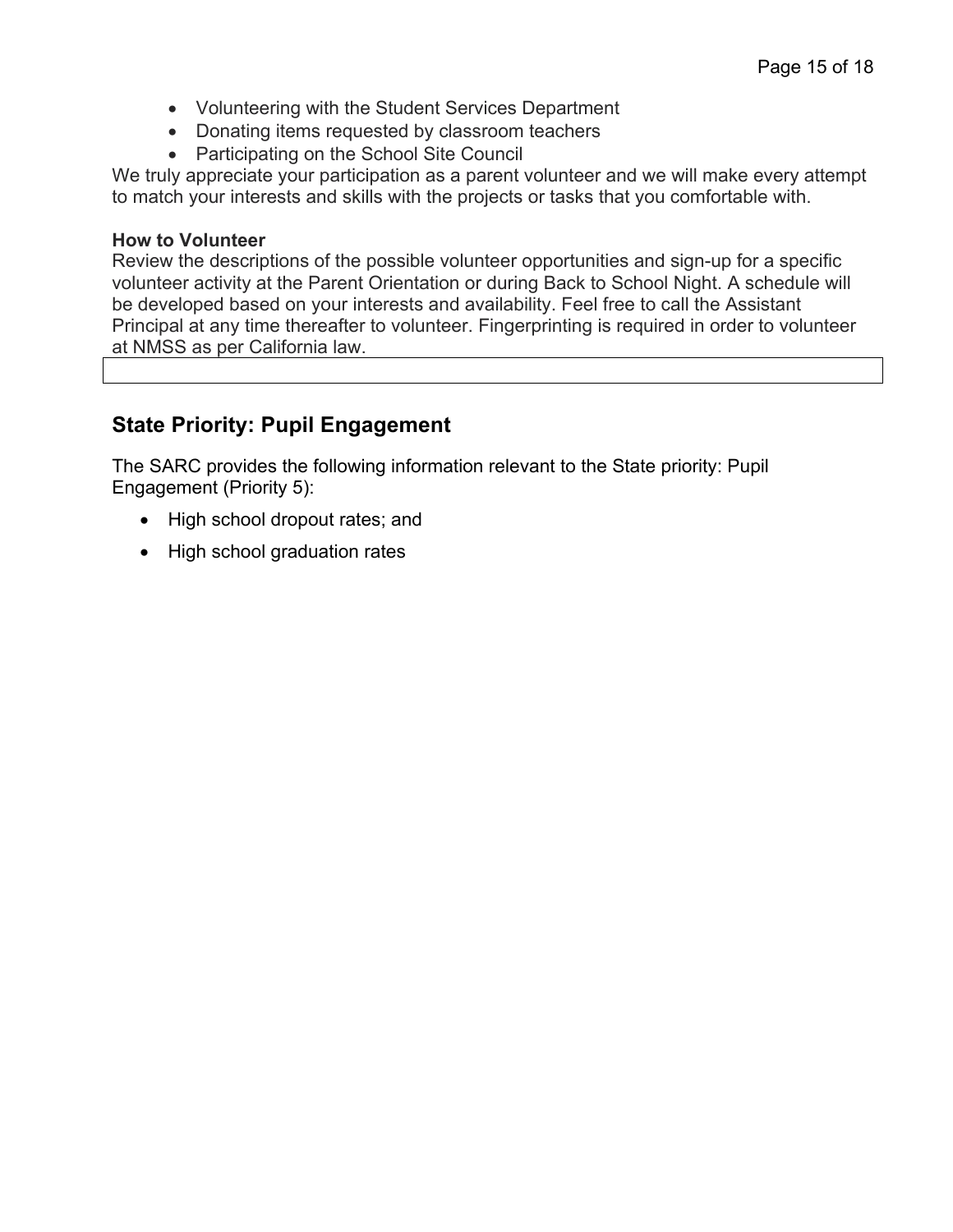| <b>Indicator</b>          | $2016 -$<br>2017 | $2017 -$<br>2018 | $2018 -$<br>2019 | School   School   School   District   District   District   State  <br>$2016 -$<br>2017 | $2017 -$<br>2018 | $2018 -$<br>2019 | 2017       | <b>State</b><br>2016-2017-2018-<br>2018 | <b>State</b><br>2019 |
|---------------------------|------------------|------------------|------------------|-----------------------------------------------------------------------------------------|------------------|------------------|------------|-----------------------------------------|----------------------|
| <b>Dropout</b><br>Rate    | DPC              | DPC              | DPC              | DPC                                                                                     | DPC              | DPC              | <b>DPC</b> | DPC                                     | DPC                  |
| <b>Graduation</b><br>Rate | <b>DPC</b>       | <b>DPC</b>       | DPC              | DPC                                                                                     | DPC              | DPC              | <b>DPC</b> | <b>DPC</b>                              | DPC                  |

**Dropout Rate and Graduation Rate (Four-Year Cohort Rate)**

## **State Priority: School Climate**

The SARC provides the following information relevant to the State priority: School Climate (Priority 6):

- Pupil suspension rates;
- Pupil expulsion rates; and
- Other local measures on the sense of safety

## **Suspensions and Expulsions**

**(data collected between July through June, each full school year respectively)**

| Rate               | <b>School</b><br>$2017 -$ | <b>School</b><br>$2018 -$ | <b>District</b><br>$2017 -$ | <b>District</b><br>$2018 -$ | <b>State</b><br>$2017 -$ | <b>State</b><br>$2018 -$ |
|--------------------|---------------------------|---------------------------|-----------------------------|-----------------------------|--------------------------|--------------------------|
|                    | 2018                      | 2019                      | 2018                        | 2019                        | 2018                     | 2019                     |
| <b>Suspensions</b> | <b>DPC</b>                | <b>DPC</b>                | <b>DPC</b>                  | <b>DPC</b>                  | <b>DPC</b>               | <b>DPC</b>               |
| <b>Expulsions</b>  | <b>DPC</b>                | DPC                       | <b>DPC</b>                  | <b>DPC</b>                  | <b>DPC</b>               | <b>DPC</b>               |

**Suspensions and Expulsions for School Year 2019–2020 Only**

**(data collected between July through February, partial school year due to the COVID-19 pandemic)**

| Rate               | <b>School</b><br>$2019 -$<br>2020 | <b>District</b><br>$2019 -$<br>2020 | <b>State</b><br>$2019 -$<br>2020 |
|--------------------|-----------------------------------|-------------------------------------|----------------------------------|
| <b>Suspensions</b> | <b>DPC</b>                        | <b>DPC</b>                          | <b>DPC</b>                       |
| <b>Expulsions</b>  | DPC                               | DPC.                                | DPC.                             |

Note: The 2019–2020 suspensions and expulsions rate data are not comparable to prior year data because the 2019–2020 school year is a partial school year due to the COVID-19 crisis. As such, it would be inappropriate to make any comparisons in rates of suspensions and expulsions in the 2019–2020 school year compared to prior years.

## **School Safety Plan (School Year 2020–2021)**

#### **Narrative provided by the LEA**

*New Millennium Secondary School has been distance learning since March 16th 2020. The Safety Plan that will be implemented will be based on COVID regulations once students are able to be back on campus.*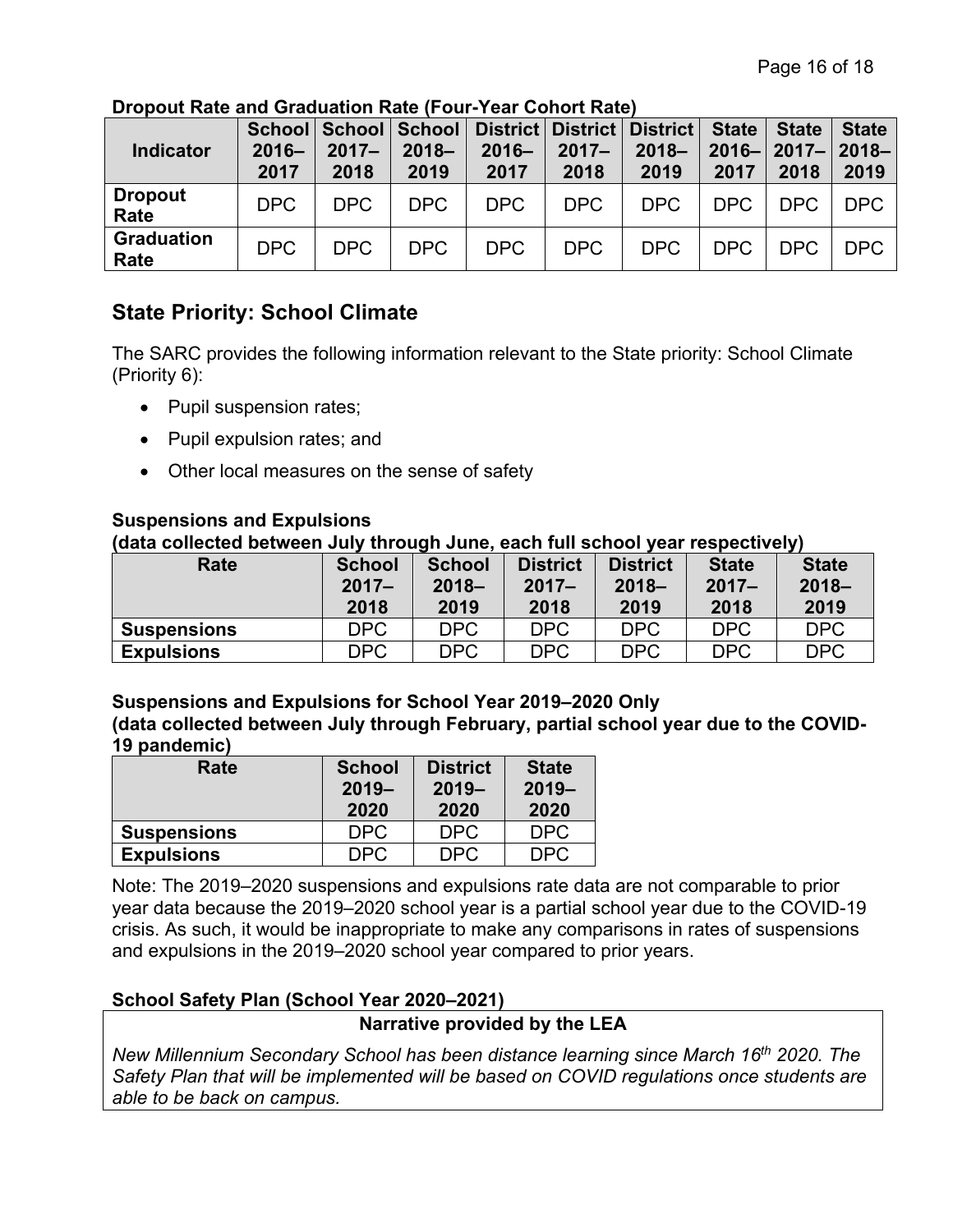**Mission** 

## **VISION STATEMENT**

The New Millennium Secondary School's mission is to prepare traditionally underserved students for success in the 21st century by providing a rigorous and relevant collegepreparatory education that invests in talented human capital, utilizes cutting-edge technology, and strives to adapt public education to the "new millennium".

- 1. New Millennium Secondary School will provide a safe, orderly, and secure environment conducive to learning.
- 2. New Millennium Secondary School will create a school in which pupils will attend regularly and be safe from both physical and social-psychological harm.
- 3. New Millennium Secondary School will work collaboratively with the school office and school board to identify, establish and use strategies and programs to comply with school safety laws.
- 4. New Millennium Secondary School will develop a plan to work cooperatively and collaboratively with parents, pupils, teachers, administrators, counselors and community agencies, including law enforcement, to provide a safe and orderly school and neighborhood.
- 5. New Millennium Secondary School will develop an academic program that will focus on high expectations of pupil performance and behavior in all aspects of the school experience.
- 6. New Millennium Secondary School will work collaboratively with other elementary, middle schools and high schools to assist in a smooth transition from one school level to another.
- 7. New Millennium Secondary School will solicit the participation, views, and advice of teachers, parents, school administrators, and community members and use this information to promote the safety of our pupils, staff and community.

## **D. Other SARC Information**

The information in this section is required to be in the SARC but is not included in the state priorities for LCFF.

|                |                                     | $1.101$ ago where the time where the storm well to | $(20.0011011001)$ (90.1001 1001 20.11)    |                                       |  |  |
|----------------|-------------------------------------|----------------------------------------------------|-------------------------------------------|---------------------------------------|--|--|
| Grade<br>Level | <b>Average Class</b><br><b>Size</b> | <b>Number</b><br>of Classes*<br>$1 - 20$           | <b>Number</b><br>of Classes*<br>$21 - 32$ | <b>Number</b><br>of Classes*<br>$33+$ |  |  |
| K              | DPC                                 | <b>DPC</b>                                         | <b>DPC</b>                                | <b>DPC</b>                            |  |  |
|                | <b>DPC</b>                          | <b>DPC</b>                                         | <b>DPC</b>                                | <b>DPC</b>                            |  |  |
| $\overline{2}$ | <b>DPC</b>                          | <b>DPC</b>                                         | <b>DPC</b>                                | <b>DPC</b>                            |  |  |
| 3              | DPC                                 | <b>DPC</b>                                         | <b>DPC</b>                                | <b>DPC</b>                            |  |  |
|                | <b>DPC</b>                          | <b>DPC</b>                                         | <b>DPC</b>                                | <b>DPC</b>                            |  |  |
| 5              | <b>DPC</b>                          | <b>DPC</b>                                         | <b>DPC</b>                                | <b>DPC</b>                            |  |  |
| 6              | DPC                                 | <b>DPC</b>                                         | <b>DPC</b>                                | <b>DPC</b>                            |  |  |
| Other**        | <b>DPC</b>                          | <b>DPC</b>                                         | <b>DPC</b>                                | <b>DPC</b>                            |  |  |

#### **Average Class Size and Class Size Distribution (Elementary) (School Year 2017–2018)**